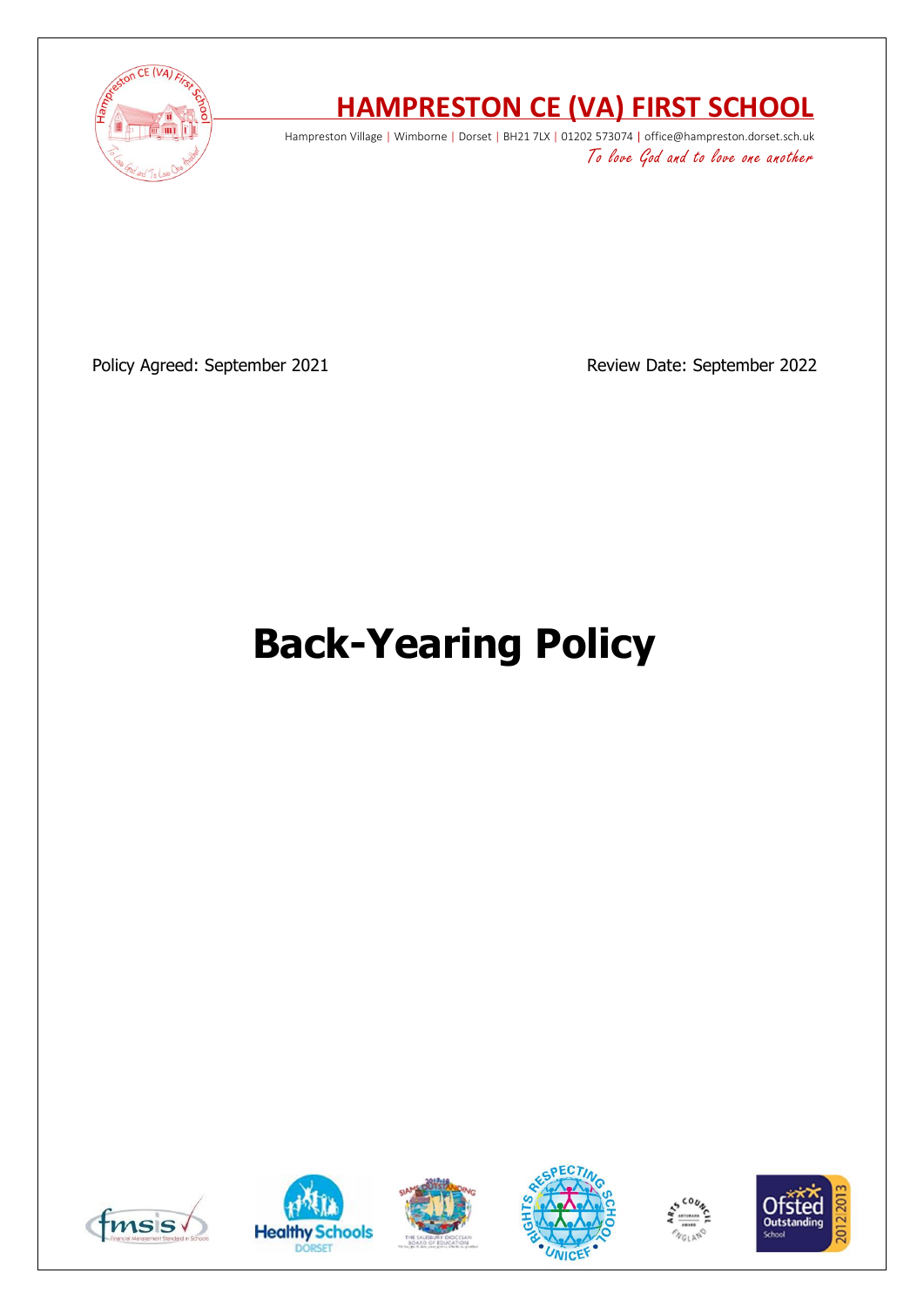# POLICY ON THE PLACEMENT OF PUPILS OUT OF THEIR CHRONOLOGICAL AGE GROUP (BACKYEARED)

# **CONTENTS**

- 1. Introduction
- 2. Principles
- 3. Implications for pupils who are back-yeared
- 4. The decision-making framework
- 5. Guidance on the back-yearing of specific categories of pupils
	- 5.1 Pupils with special educational needs
	- 5.2 Children 'looked after' by the Local Authority
	- 5.3 Medical needs
	- 5.4 Permanent exclusion
	- 5.5 Pupils born in summer
	- 5.6 Degenerative conditions and/or terminal Illness
	- 5.7 Pupils who have been home educated
	- 5.8 Pupils from Gypsy and Traveller communities
	- 5.9 Pupils learning English as an additional language
	- 5.10 Refugees and asylum seekers
	- 5.11 Children who are born prematurely
- 6. Pupils already out of their chronological age group
- 7. Pupils who are already out of their chronological age group, moving into Dorset schools
- 8. Pupils who attend special schools or bases
- 9. Deferred and delayed entry

# APPENDICES

Appendix (i) Meeting the Needs of all Pupils Appendix (ii) Back-yearing Request Form *(see Dorset Council)* Appendix (iii) Letter to Parents/Carers, with Parental/Carers' Views Slip *(see Dorset Council)*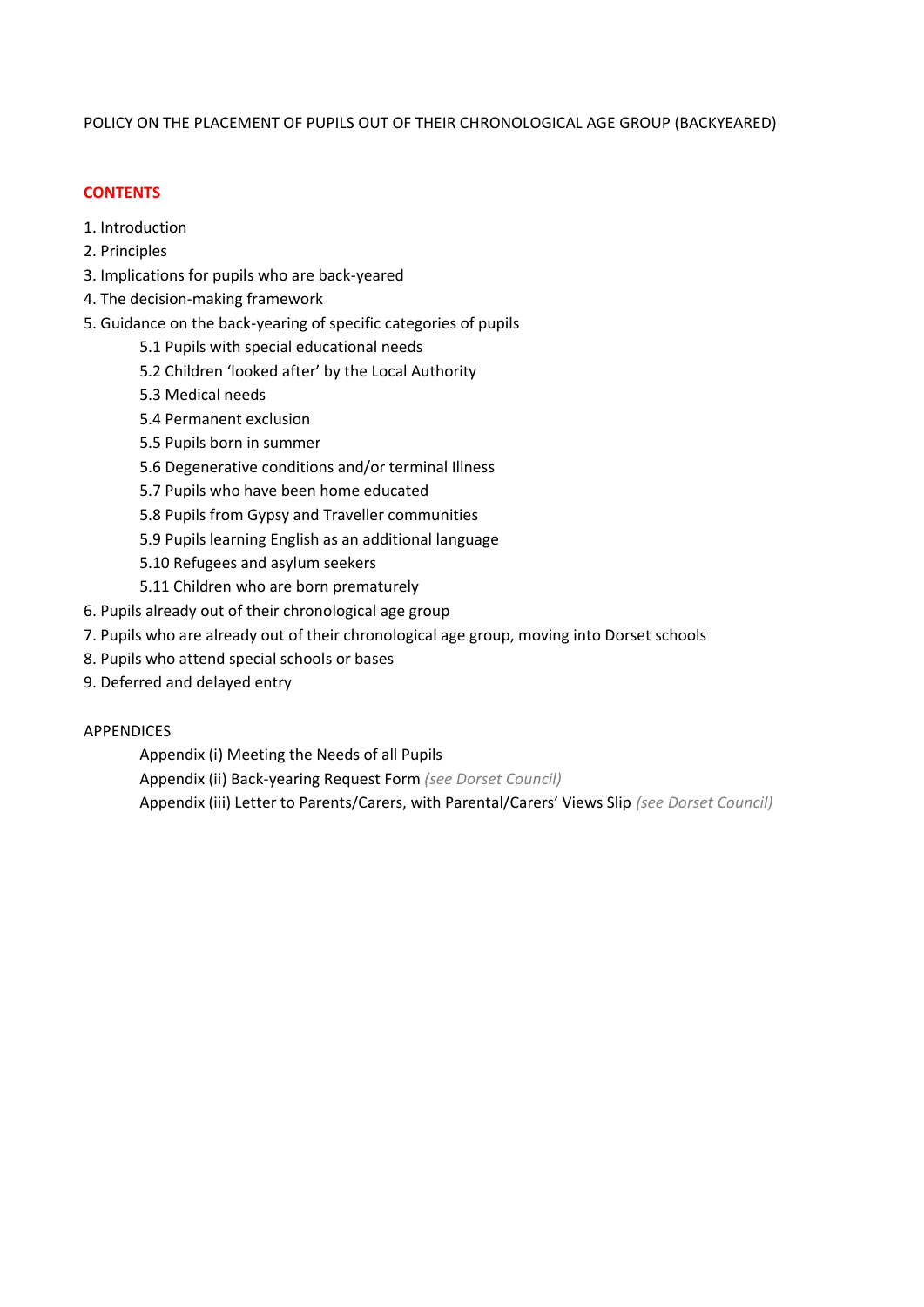# **1. Introduction**

1.1 The purpose of this policy is to provide schools in Dorset with a framework within which decisions about whether or not pupils should be educated in a group outside of their chronological age should be made.

1.2 The terminology used to describe the process whereby a pupil is placed in a year group below that of their chronological age or 'kept back a year' will be referred to for the purposes of this policy as being 'backyeared'.

1.3 Back-yearing can have significant implications for pupils as they move through schools. This policy therefore aims to place the responsibility for final decisions about back-yearing with the Local Authority rather than with individual schools. It also provides a central point of contact within the Local Authority, for all back-yearing issues and decisions.

1.4 Consultation has taken place with all relevant teams within the Children's Services Directorate. The policy will be applied consistently across the service.

1.5 The existing arrangements for considering back-yearing for a child have been in place for a number of years. In general the decision has been made by the individual school, based on advice from professionals involved with the child. This new policy provides more in-depth advice to schools on back-yearing and a new framework in which future decisions should be made.

1.6 Not all pupils who are back-yeared have special educational needs. However, as the numbers of pupils with increasingly complex special educational needs has increased within Dorset mainstream schools, there has been a related increase in the number of pupils educated outside their year group. As a result the need for a clear policy, and decision making framework, has become increasingly important, both for pupils with special educational needs and for other potentially vulnerable pupils.

1.7 It is recognized that some pupils are already placed out of their chronological age group. As a result some interim arrangements will be required.

1.8 There will be no requirement on schools to place those pupils who were back-yeared under the previous policy arrangements in their chronological age group.

It is suggested that in these circumstances the school should meet with or write to the parents or carers to ensure that they are aware of the possible implications of the pupil remaining outside of their chronological age group. This relates in particular to phase transfers.

Some of the possible implications are outlined in section 3 of this policy document.

1.9 No pupils should be back-yeared by schools without recourse to this policy as of May 2006.

1.10 This policy will be monitored, and reviewed annually.

1.11 Schools are invited to adopt this policy, which is not automatically binding on schools. However, the implications of back-yearing are significant and may give rise to future complaints against a school.

If Local Authority advice has not been taken, schools may have to bear any consequent legal costs.

# **2. Principles**

2.1 The principles behind educational inclusion stress the importance of all pupils being educated alongside their peers in their local communities. This national perspective is reflected in Dorset's Inclusion Strategy which is set out on the Council's website (http://www.dorsetforyou.com/index.jsp?articleid=368787). The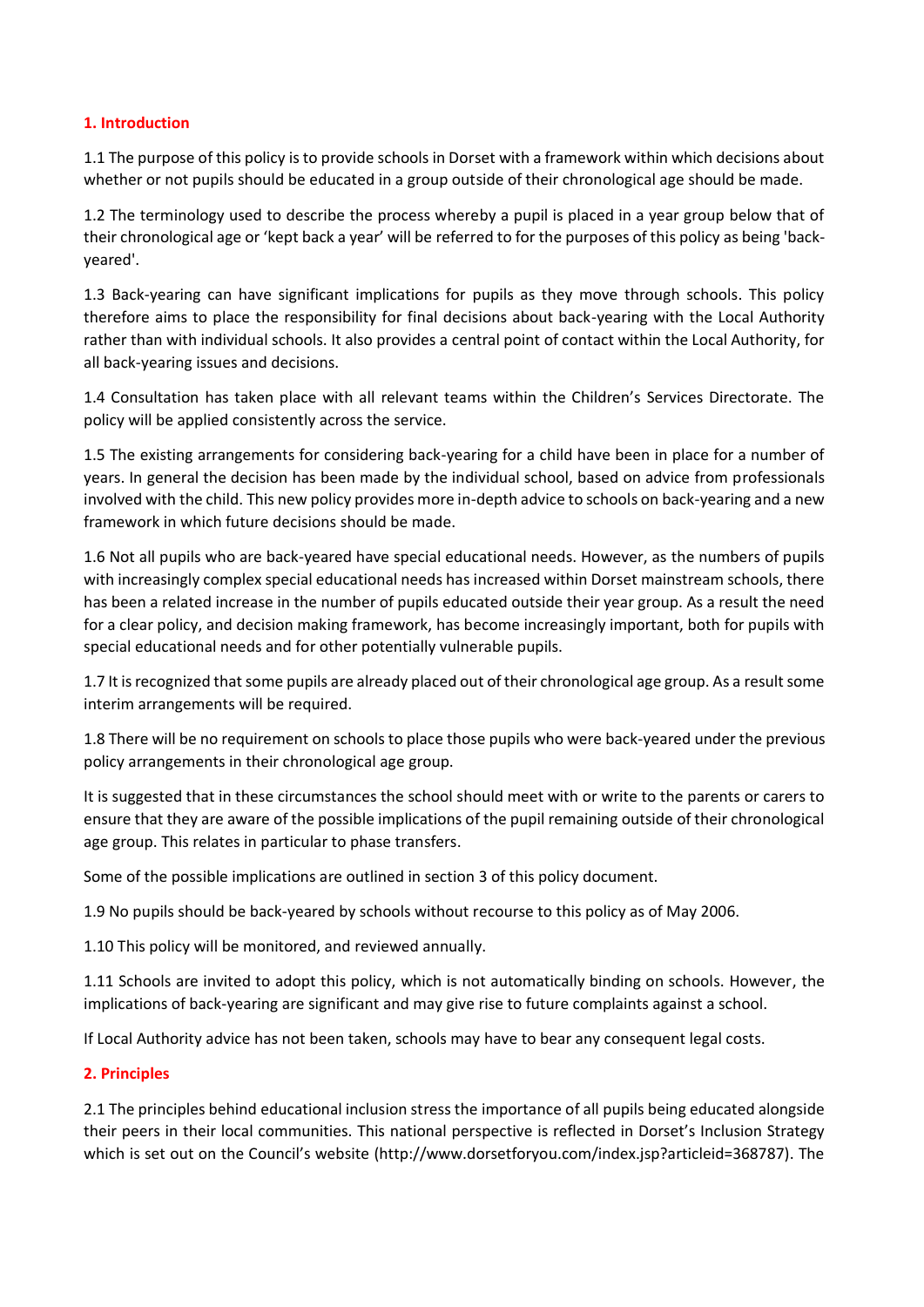emphasis is on schools meeting individual needs, including those of pupils with special educational needs, through personalised learning.

2.2 Expectations of good practice are based upon a child's entitlement to be educated alongside their age equivalent peers. The responsibility for addressing individual needs lies with the school through an appropriately differentiated curriculum. Personalised learning is at the heart of ensuring that the provision that is made meets the individual pupil's needs.

2.3 The needs of the child or young person need to be viewed holistically. The individual's social and emotional development and well-being need to be considered alongside educational needs.

2.4 Where a child has special, additional or individual educational needs, then their educational programme should be enhanced with any appropriate support. For pupils with SEN, this support will be outlined in the Individual Education Plan (IEP) or, where appropriate, in an Education Health Care Plan (EHCP).

2.5 The placement of a child or young person out of their chronological year group is not an appropriate strategy for meeting special educational needs.

2.6 The ways in which a pupil's needs can be met without resorting to back-yearing are outlined in Appendix (i) of this policy.

2.7 There are significant and long term issues for the pupil, the school and the Local Authority that arise from a decision to back-year a pupil. These are set out in Section 3 of this policy.

2.8 Back-yearing should only be agreed in **exceptional circumstances** and in full light of the possible implications for the pupil.

Decisions should be taken in accordance with procedures published in this policy, and with the full involvements of parents/carers and all relevant professionals involved with the pupil's education. The decision making framework is set out in Section 4 of this policy.

# **3. Implications for pupils who are back-yeared**

All decisions about back-yearing should be made with the following factors in mind. It is particularly important that parents/carers are aware of possible implications for the remainder of the pupil's progress through the school system.

- Pupils are seldom uniformly delayed in their cognitive development. If a pupil is back-yeared and a reduced set of general expectations are in place, then areas of strength are at risk of not receiving appropriate stimulation
- The implications are long term as once the year/group change has been made, it is difficult to reverse as:
	- o the pupil may miss out on a national curriculum year programme of work
	- $\circ$  the pupil may need to join an unfamiliar class group and will need to form new friendships and support networks
	- o the consequences of making up a year can be negative for the pupil

The above is likely to put additional pressure on an already vulnerable pupil

- If the pupil remains back-yeared, his/her physical, emotional and social needs may be unmet
- At phase transfers, which could mean a change of school and new friendship groups, pupils will be chronologically ahead of the rest of their new peer group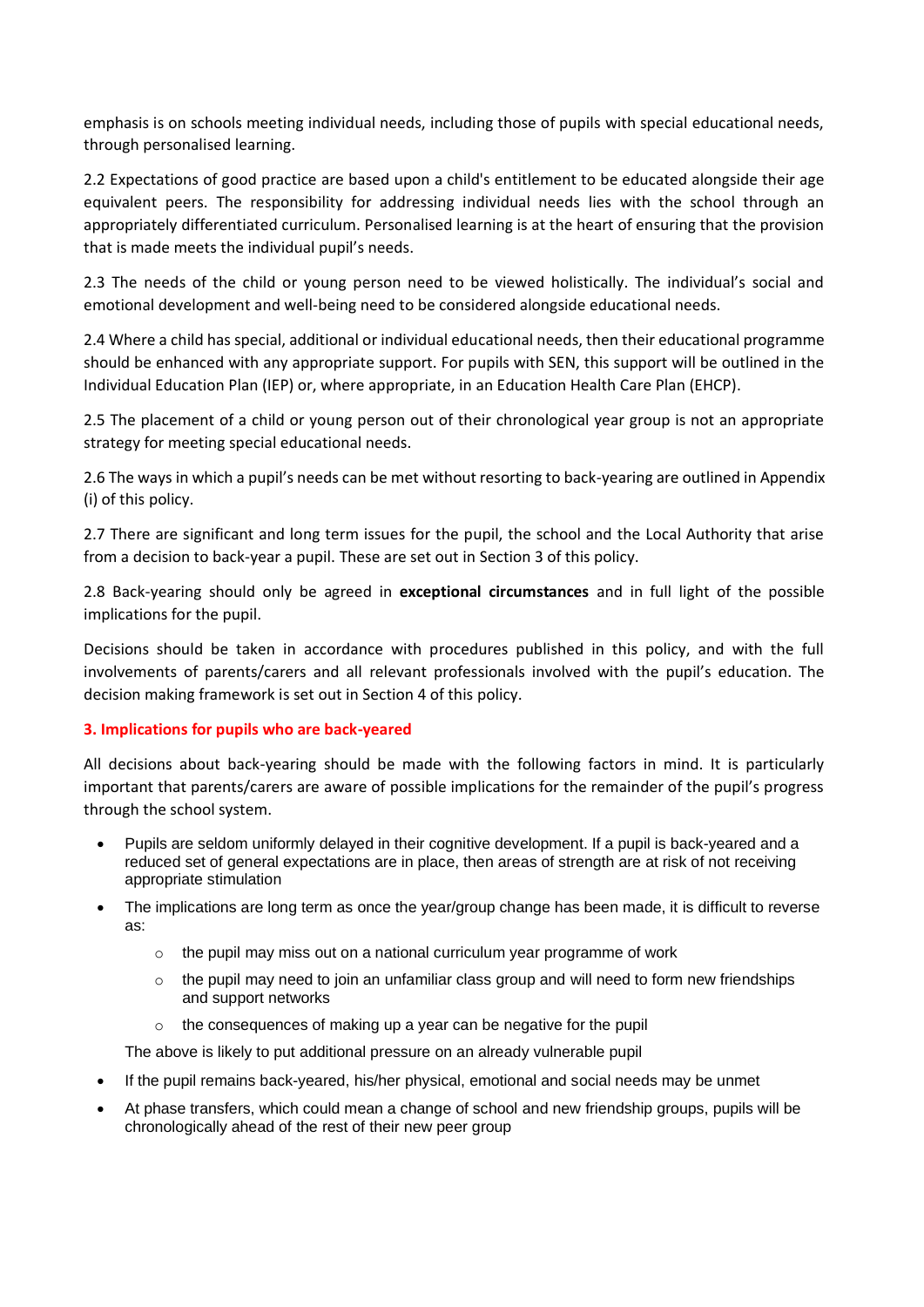- National Curriculum Tests and GCSEs and other accredited courses are completed a year or more late, as assessment takes place at the same time as the rest of the year group in which the pupil has been placed and not in line with their chronological age
- A pupil who is back-yeared, and reaches Year 10 with good prospects for GCSE performance may choose to leave school at the official school leaving date – which is always the last Friday in June at the end of Year 11, thereby damaging their prospects for future employment or further education placement.

# **4. The decision-making framework**

The following general framework applies to requests for back-yearing of any pupils, regardless of their specific circumstances. Additional guidance, for specific groups of pupils, follows in sections 5 and 6.

All requests for back-yearing should come direct from schools to the Local Authority, using the Back-yearing Request form attached as Appendix (ii)

In no instance should back-yearing be more than a single National Curriculum year.

In completing the Back-yearing Request form, schools need to satisfy the Local Authority that:

- $\circ$  the child's needs have been fully identified and appropriate intervention has been provided
- $\circ$  the pupil's educational, social and emotional well-being would be best met through backyearing
- $\circ$  the school's Educational Psychologist is in agreement, having considered the pupil's progress and potential
- o there is full parental support and agreement
- o there is pupil support and agreement following explanation and counselling at a level the pupil is able to understand
- o there are clear objectives and time scales to the change with plans in place to manage phase transfers and examinations if appropriate.

Schools should also consider the guidance for back-yearing of specific groups of pupils (section 5 below). This may involve attaching reports received from a variety of professionals involved with the child

Where a request is made for a pre-school pupil, it is particularly important to look ahead to possible long term implications of back-yearing for that pupil

All requests must be discussed with parents before submission to the Local Authority and parents must be asked to indicate their agreement with the request by completing the Parental Views Slip, attached as Appendix (iii). This form must be returned to the school and parental views will be included on the Backyearing Request form, Appendix (ii), when this is submitted to the Local Authority

Requests should be sent by schools to the appropriate Education Officer (SEN) who will act as key contact for back-yearing requests, liaising with other professionals within the Local Authority, as necessary, before making a decision in accordance with the Back-yearing Policy.

Non-Dorset children / non-Dorset schools. Requests are dealt with by schools based on their Local Authority guidelines, regardless of the child's home address. For a child with an Education Health Care Plan (EHCP), where another Local Authority is responsible for the EHCP, the school would need to consult with the SEN team of the Local Authority having responsibility for the EHCP.

If a school is not satisfied with the Education Officer's decision, and agreement cannot be reached, the school may ask the Inclusion Manager to arbitrate

# **5. Guidance on the back-yearing of specific groups of pupils**

This section contains guidance in respect of the following groups of pupils who may have special, additional or individual needs that mean that back-yearing may be considered.

- 5.1 Pupils with special educational needs
- 5.2 Children 'looked after' by the Local Authority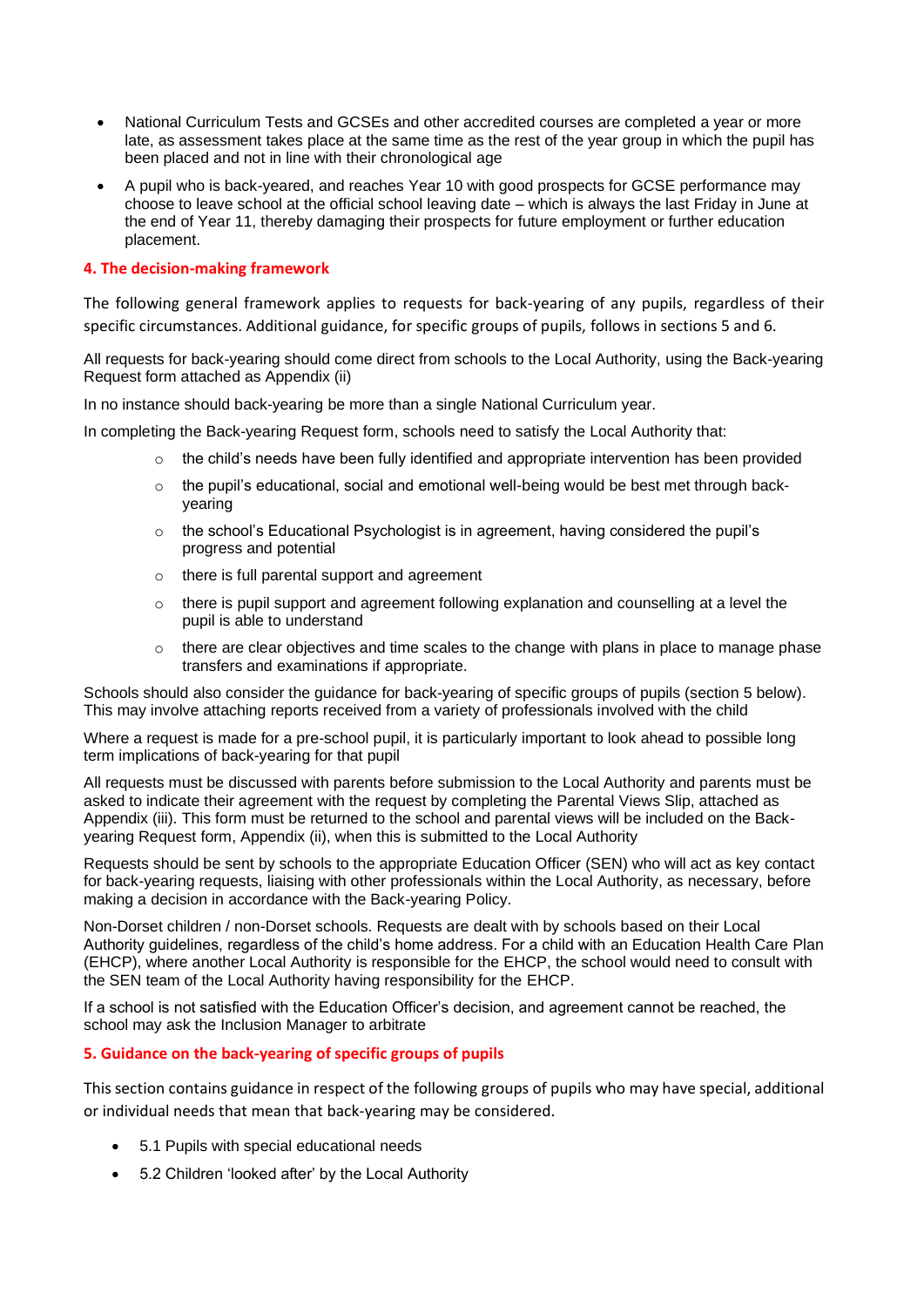- 5.3 Medical needs
- 5.4 Permanent exclusion
- 5.5 Children born in summer
- 5.6 Degenerative conditions and/or terminal illness
- 5.7 Pupils who have been home educated
- 5.8 Pupils from Gypsy and Traveller communities
- 5.9 Pupils learning English as an additional language
- 5.10 Refugees and asylum seekers
- 5.11 Children who are born prematurely

# **5.1 Pupils with special educational needs**

As stated above, special educational needs cannot, alone, be justification for back-yearing. However, it is the most common reason for schools requesting it. The long term implications of back-yearing has serious implications for the pupil. The expectation is that schools will be able to make provision for pupils with special educational needs within their appropriate year group.

If requesting back-yearing, it is particularly important that schools provide evidence of monitoring and reviewing of the pupil's progress and of the pupil's failure to make satisfactory progress despite appropriate interventions.

All support agencies working with the pupil in school will need to be involved in the decision. The pupil's IEP should document how the return to their chronological age group will be managed as and when appropriate.

# **5.2 Children 'looked after' by the Local Authority**

There may be additional needs that mean that the child may be considered as an exception. If a Looked After Child is being considered for back-yearing, there will need to be involvement from the professionals within the Looked After Team and also from the Social Care and Health Team as well as the school and SEN Team.

# **5.3 Medical needs**

Some pupils may have significant absence from or intermittent attendance to school due to a medical condition or accident. During the absence from school, pupils may have accessed differing amounts of education/tuition and as a result, will be better or less well prepared to re-engage with full-time education.

The age of the student is also important.

Absence from school which has affected preparation for GCSE courses of study may have greater significance on a student's future life chances than prolonged absence at other times.

Decisions in respect of the back-yearing of pupils who have missed extensive periods of time from education due to illness or accident will be made on an individual basis.

# **5.4 Permanent exclusion**

Pupils who are permanently excluded from school should not experience significant absence from education. An Admissions protocol is in place in relation to permanently excluded pupils. The protocol says that the Children Out of School Panel will consider what is in the best interests of the child in terms of Admission to school. As a result, any decisions on back-yearing will include advice from this Panel.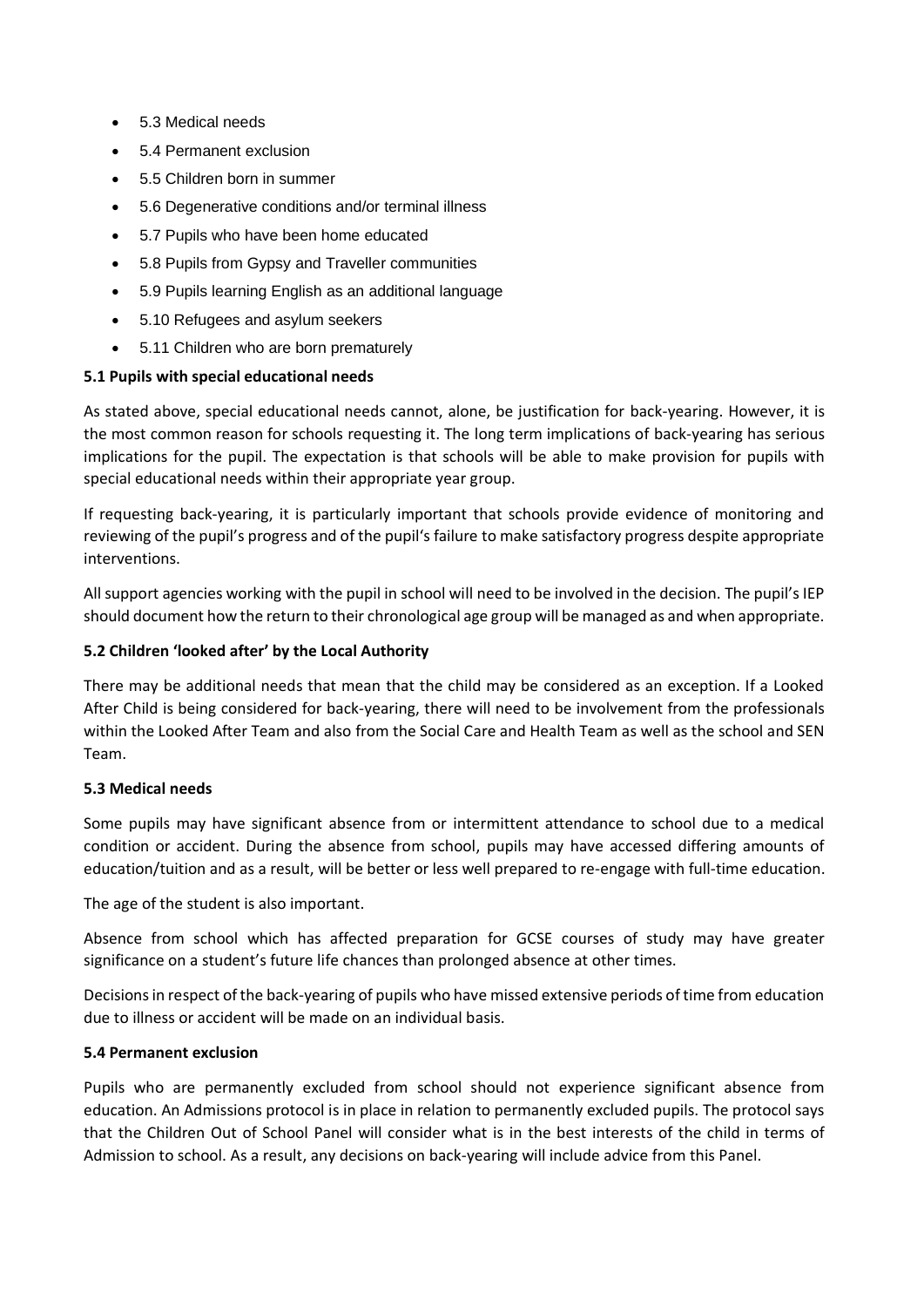# **5.5 Children born in the summer**

Children who are born in the summer may show lower levels of achievement and maturity. However it must be remembered that these are individual children who will show a wide range of academic achievement. Pupils who are born in the summer should be educated alongside their peers in their chronological age group.

Being a child who was born in the summer is not in itself a reason for being placed outside of chronological year group. Personalised learning means that teachers have a responsibility to meet the individual developmental needs of pupils born throughout the 12-month age range within a national curriculum year group. The needs of children who have summer birth dates should be addressed within the class group through normal differentiation of the curriculum.

# **5.6 Degenerative conditions and/or terminal illness**

The sensitivity of these situations is recognised. These pupils are likely to be in receipt of a high level of additional SEND Funding or individual pupil funding.

The multi-professional review meeting should consider what is in the best interests of the child and where appropriate recommend any decision to backyear a pupil. Where necessary the review meeting should be brought forward to allow consideration of back-yearing to be made.

# **5.7 Pupils who have been Home Educated**

It is important to acknowledge that these pupils have not had significant absence from education but have been in receipt of a different type of education to that which is on offer in schools. Pupils who have been in receipt of Elective Home Education should be educated alongside their peers in their chronological age group unless they fall into another category as defined by this policy.

The school to which the student is admitted will be responsible for making curriculum provision that is appropriate to the needs of the pupil. At Key Stage 4 the school may include College placements and workrelated learning.

# **5.8 Pupils from Gypsy and Traveller communities**

Pupils who are members of Gypsy and Traveller communities should be educated alongside their peers in their chronological age group unless they fall into another category as defined by this policy or there are exceptional circumstances.

There will occasionally, although rarely, be a need to back-year a child, possibly as a result of high levels of mobility. Advice should always be sought from the Traveller Education Support Service before considering back-yearing a child. Support and advice for pupils from the Gypsy and Traveller communities is available through the Traveller Education Support Service.

# **5.9 Pupils learning English as an additional language**

Decisions in respect of the back-yearing of pupils who have English as an additional language are complex and need to be based on what is considered to be in the best interests of each individual student, in both the short and long term. Some of the factors that may need to be considered are listed below.

The vast majority of EAL learners will be admitted to the normal chronological year group for their age. Their needs should be met through appropriate differentiation of work and where possible additional support. Opportunity to hear other pupils talk, in contexts that support understanding, is particularly important.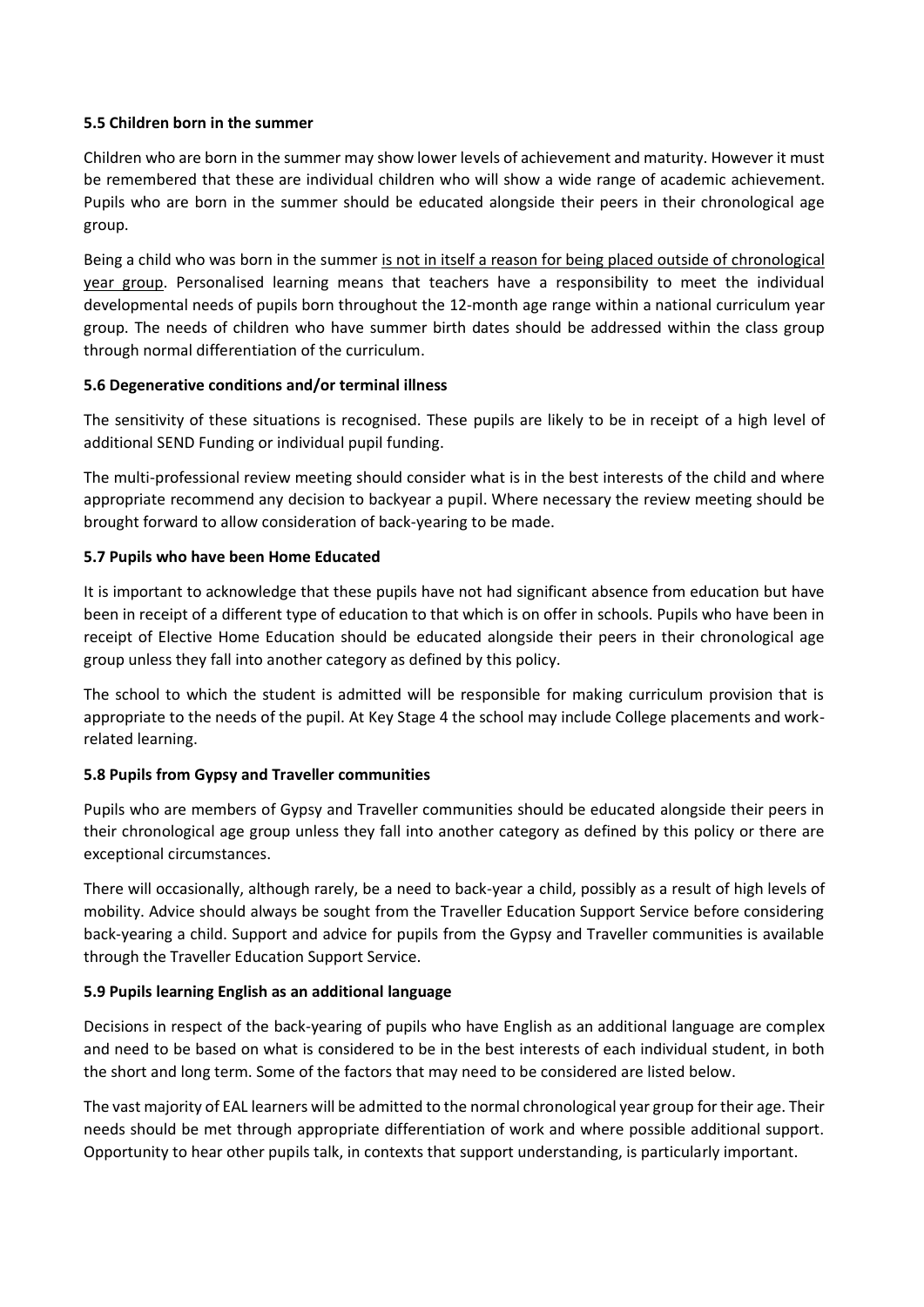In exceptional circumstances, pupils who have had little or no prior experience of formal education and have limited literacy skills in both English and their home / community language are likely to benefit from focussed literacy teaching. In these circumstances schools should consider the best way to support pupils' induction and enable them to progress. However, if this involves pupils in working with a younger age group, it should generally be part of a planned programme that will enable pupils to join their peers at a later date.

To help a student achieve academically it may be useful for them to be placed in a younger year group in order to give them an additional year to learn English before completing course work or examinations. This may be particularly helpful for pupils who arrive during Year 10, since placing them in Year 9 gives them an opportunity to develop their English fluency before beginning GCSE courses in the following year. However, parents/carers and pupils need to be clear about the implications of this arrangement, including the fact that pupils would not complete GCSE courses until the age of 17 and could choose to leave at the end of Year 10. There may also be financial implications for pupils. For pupils arriving in Year 11, it may be more appropriate to make links with colleges, rather than place them in a younger year group.

Several other factors may be relevant to such decisions, for example the physical and emotional maturity of the student and the likelihood that an additional year would make a difference to examination results. A student's previous level of academic success is likely to be relevant, as pupils who are highly literate in their home or community language may make very quick academic progress in their new school.

Pupils with EAL should not generally be classed as SEN but if there are indications of learning difficulties, assessment by the appropriate professional should be carried out to inform any decision to back-year.

Where back-yearing is being considered for a pupil learning English as an additional language, the school should call a multi-disciplinary meeting which includes attendance by a member of the Ethnic Minority Achievement Service (EMAS). This group may recommend to the Local Authority that the pupil is backyeared. This is not necessary where a pupil is privately funded to attend a Dorset school and/or does not have resident status in the UK. In this case it is recommended that the school refers to the guidelines of this policy and seeks the advice of EMAS if necessary.

# **5.10 Refugees and asylum seekers**

Decisions in respect of the retention of pupils who are refugees and asylum seekers are complex and need to be based on what is considered to be in the best interests of each individual student. How youngsters need to be treated depends on their circumstances.

The factors listed in relation to EAL learners are likely to be relevant to asylum seekers and refugees. However, they may have experienced significant trauma and may need access to appropriate additional support.

Where back-yearing is being considered for a pupil who is a refugee or an asylum seeker, the school should call a multi-disciplinary meeting which includes attendance by a member of the Ethnic Minority Achievement Service. This group may recommend to the Local Authority that the pupil is back-yeared.

# **5.11 Children who are born prematurely**

Complications of prematurity may result in: developmental or educational delays, or difficulties which should be dealt with in the same way as those arising from other causes and, in most cases, would not be appropriately dealt with by back-yearing. However, some children who are born prematurely may benefit from being back-yeared. This will apply particularly to children who were born up to four months prematurely, before 31 August, when their due date was in the September – December period. This may help to ensure that the child's developmental, medical, physical, emotional and psychological well-being is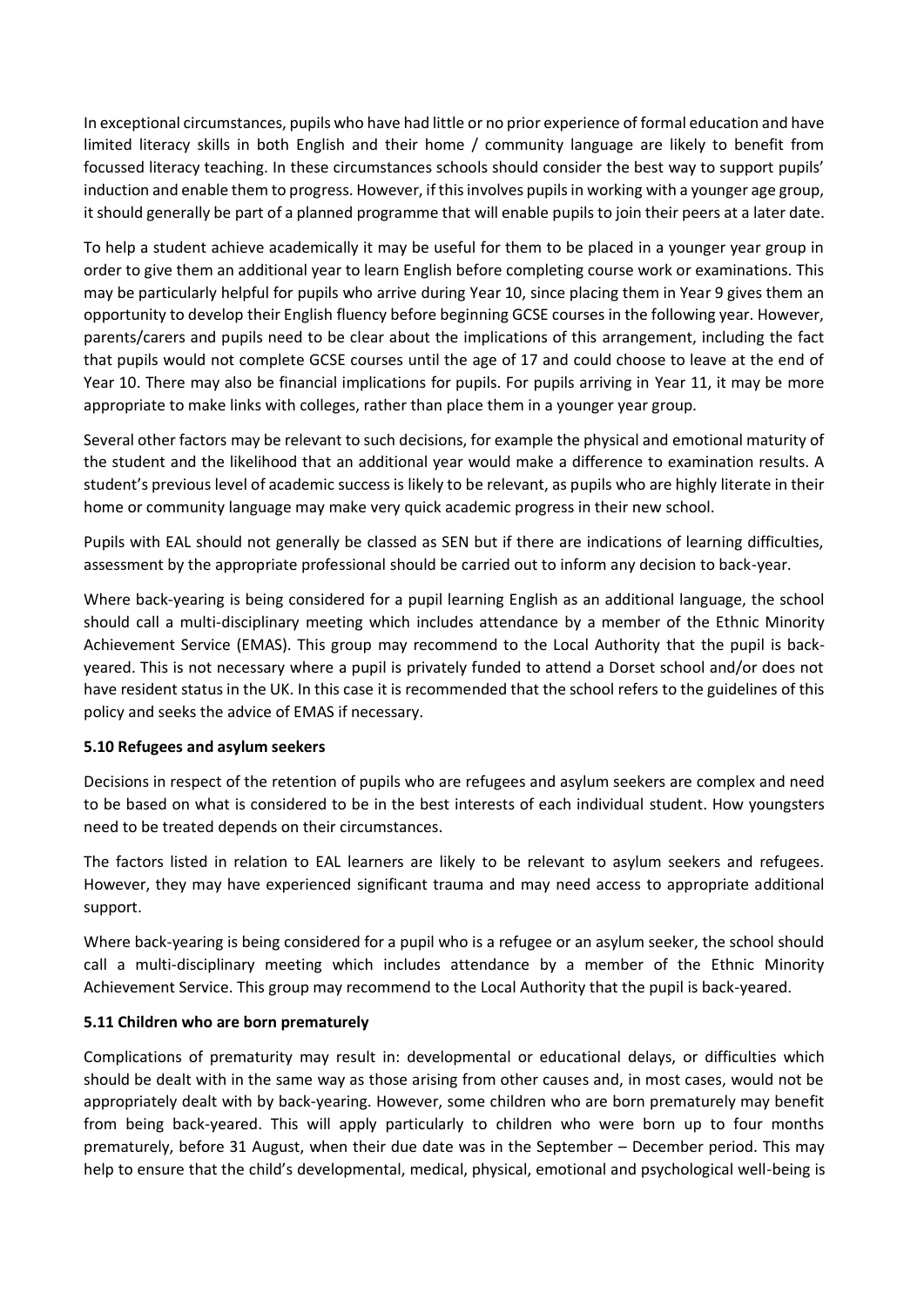secure enough for them to benefit fully from education alongside their peers. This may or may not be linked with delayed entry to school.

Parents and professionals should also have regard to the guidance on school admissions. This gives greater detail about deferred or delayed entry to school. Parents must be well informed of the possible implications of deferred or delayed entry to school.

# **6. Pupils already out of their chronological age group**

6.1 There is no intention to undo previous decisions with regard to back-yearing of individual pupils. However, where pupils have been placed outside of their chronological age group following the processes in line with the previous guidance, the school should meet with the parents/carers to ensure that they are aware of this new policy, and the possible implications of the pupil remaining outside of their chronological age group. This relates in particular to phase transfers. Some of the implications that need to be brought to parents are outlined in section 3 of this policy document.

6.2 The school and the parents or carers should have a clear plan as to the future educational arrangements for the pupil. This should take into account how any potentially negative implications will be managed. Phase transfers in particular should be well considered and parents/carers may need to research their choice of school early on.

# **7. Pupils who are already out of their chronological age group, moving into Dorset schools**

7.1 A move of school provides a suitable opportunity for the pupils to be returned to their chronological age group. The expectation will be that pupils moving into Dorset schools will be placed with their age-related peers.

7.2 Where a school believes that this will not be in the best interests of the child, a Back-yearing Request form, Appendix (ii), should be completed and sent to the Local Authority in the usual way. This should be done before the pupil is admitted and with the full involvement of parents/carers. Decisions will then be taken in accordance with this policy.

# **8. Pupils who attend special schools or bases**

8.1 Pupils who attend special schools or bases receive educational support adjusted to meet their special educational needs. Therefore, there would be very few circumstances when it would be necessary for a child to be back-yeared. Any recommendations for back-yearing should be considered by the school and professionals involved with the child and put to the Local Authority.

# 9. Deferred and Delayed Entry

Every child must legally start their education the term after their fifth birthday. However a September admission date is expected to be maintained for the majority of four year old children in Dorset.

A parent may wish to delay application until after the fifth birthday or, having applied for a place in September, wish to defer the entry until later in that academic year. Neither result in the pupil being backyeared and are therefore outside the remit of this policy.

With both deferred and delayed entry, the pupil is placed in the appropriate chronological year group. For further information please contact the school admissions team (01305 221000).

9.1 Where deferred entry is considered of benefit to the child parents/carers must contact their preferred school for further information and agree a date for entry to school for the child. The date of entry must not be beyond the end of the academic year (Foundation year). If the parents/carers do not take up the place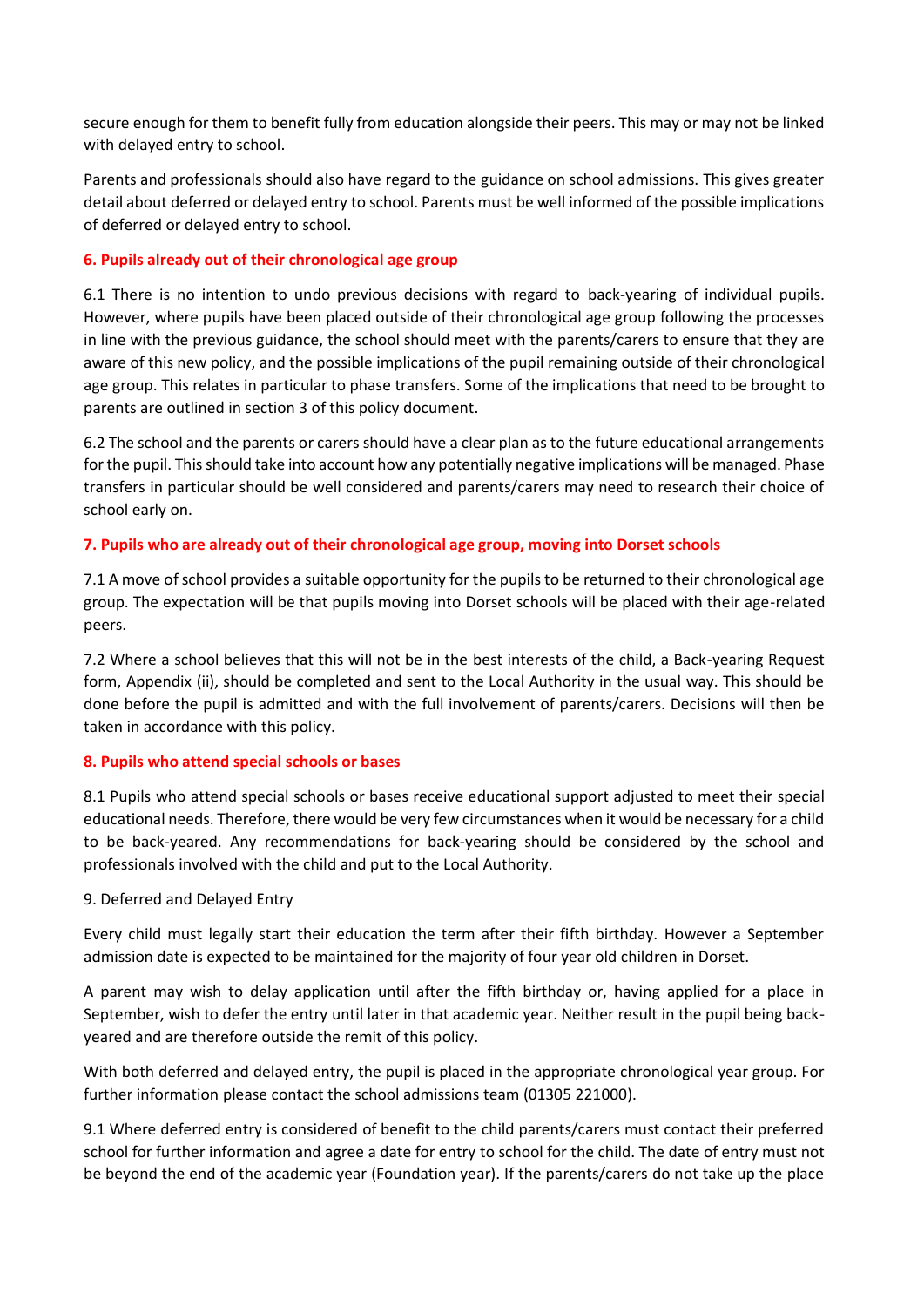at the agreed time, the place will be considered vacant and offered to another applicant. This applies to all schools.

9.2 Parents/carers opting for deferred entry need to be aware of the possible implications. The child will miss part of the Foundation Stage curriculum and also the period of induction that the pupils starting in September will receive.

9.3 Delayed Entry is where the child starts school a full year later than the normal date of entry but joins the appropriate age group. The child will therefore start school in a Year 1 class rather than the Foundation Stage class.

9.4 There are significant implications for parents to consider. The child will miss out on the induction period and, of course, the Foundation Stage curriculum. In addition, parents will be seeking places at their preferred school in an already existing year group and places may not be available.

The Admissions Team, tel 01305 221000, will be able to provide further information.

9.5 Exceptions to this may be considered if the child falls into one of the groups outlined in section 5 of this Back-yearing policy. Please refer particularly to section (5.11- Children who are born prematurely) which may be of particular relevance.

Further information on details in this Policy can be obtained from the SEN Team, Children's Services Directorate, County Hall, Dorchester, DT1 1XJ (tel: 01305 – 224888). May 2006 Updated September 2008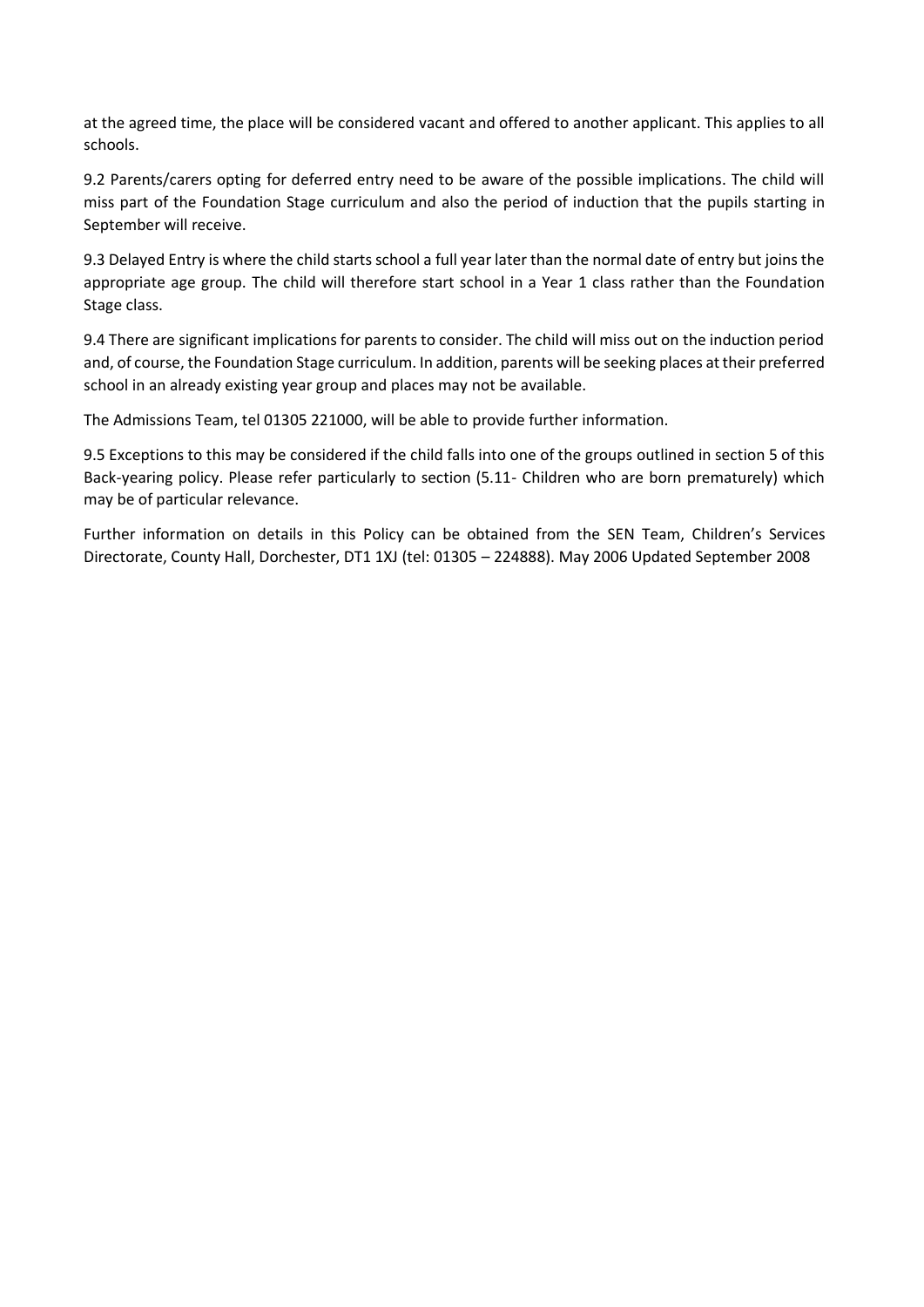#### Appendix (i) Meeting the Needs of All Pupils

# **1. Key Principles to Promoting Inclusive Practices**

1.1 Inclusion is about much more than the type of school that pupils attend and access to specialist skills and resources. It is about the quality of children's experiences; how they are helped to learn, achieve and participate fully in the life of the school. It requires positive attitudes towards children who have difficulties in school, a greater responsiveness to individual needs and critically a willingness amongst all staff to play their part. 'Removing Barriers to Achievement' is the Government's Strategy for Special Educational Needs and sets out clearly the expectations on schools in respect of becoming more inclusive.

1.2 In addition, 'Every Child Matters' sets out its strategy for ensuring the well-being of all pupils. The 5 outcomes for all children are integral to promoting educational inclusion. The five Outcomes are:

- Being healthy: enjoying good physical and mental health and living a healthy lifestyle
- Staying safe: being protected from harm and neglect
- Enjoying and achieving: getting the most out of life and developing the skills for adulthood
- Making a positive contribution: being involved with the community and society and not engaging in anti-social or offending behaviour
- Economic well-being: not being prevented by economic disadvantage from achieving their full potential in life.

1.3 The leadership of the headteacher is a key factor in ensuring that schools embrace a more diverse pupil population. The role of the Headteacher in creating an inclusive school includes:

- Creating a positive learning environment for all children
- Ensuring that staff develop the skills and confidence to respond effectively to children's needs
- Promoting collaborative working between the full range of area provision including special and mainstream schools
- Building the confidence of parents and carers in the school's ability to meet their child's needs
- Removing barriers to learning by embedding inclusive practices in the school
- Ensuring that all children feel valued members of their school community

# **2. Meeting Pupil's Needs: Curriculum Differentiation**

2.1 Effective teaching for children with Special, Additional or Individual Needs shares the characteristics of effective teaching for all children. As schools become more inclusive, teachers must be able to respond to a wider range of needs in the classroom.

2.2 Pupils should be provided with the support they need to access the curriculum and to progress at a pace appropriate to them, building on their particular strengths and abilities. Schools need to have the confidence to innovate to meet the needs of all pupils successfully.

2.3 The National Curriculum Inclusion Statement: 'Inclusion – Providing Effective Learning Opportunities for all Pupils', provides statutory guidance on planning and teaching the curriculum. It requires teachers to set suitable learning challenges for all pupils, tailor the curriculum to provide all pupils with relevant and appropriately challenging work and to overcome potential barriers to learning.

2.4 Schools are encouraged to make more use of existing curriculum flexibilities, emphasising the freedom teachers must decide how they teach.